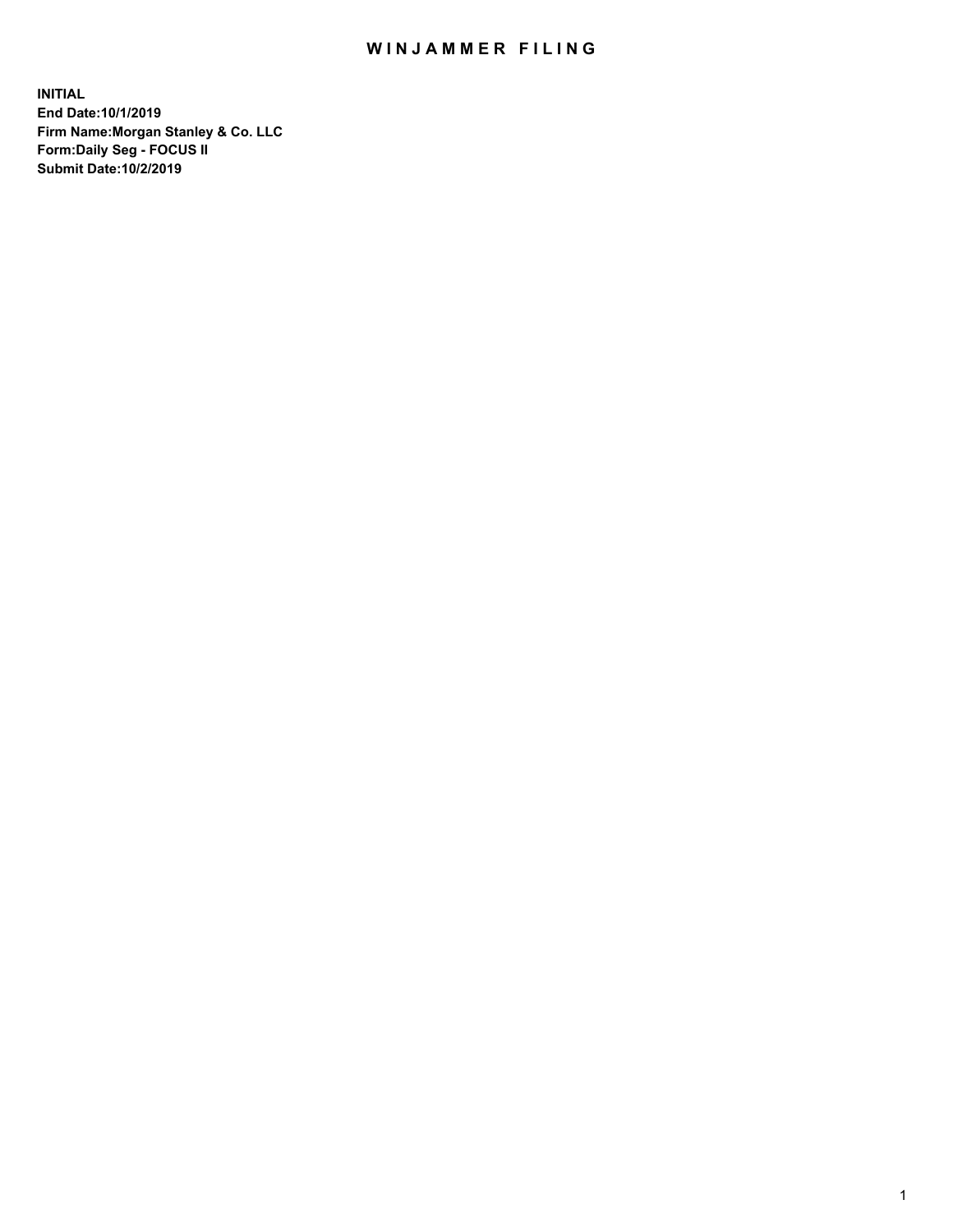**INITIAL End Date:10/1/2019 Firm Name:Morgan Stanley & Co. LLC Form:Daily Seg - FOCUS II Submit Date:10/2/2019 Daily Segregation - Cover Page**

| Name of Company                                                                   | Morgan Stanley & Co. LLC     |
|-----------------------------------------------------------------------------------|------------------------------|
| <b>Contact Name</b>                                                               | <b>Ikram Shah</b>            |
| <b>Contact Phone Number</b>                                                       | 212-276-0963                 |
| <b>Contact Email Address</b>                                                      | Ikram.shah@morganstanley.com |
| FCM's Customer Segregated Funds Residual Interest Target (choose one):            |                              |
| a. Minimum dollar amount: ; or                                                    | 235,000,000                  |
| b. Minimum percentage of customer segregated funds required:% ; or                | <u>0</u>                     |
| c. Dollar amount range between: and; or                                           | <u>0 0</u>                   |
| d. Percentage range of customer segregated funds required between: % and %.       | 00                           |
| FCM's Customer Secured Amount Funds Residual Interest Target (choose one):        |                              |
| a. Minimum dollar amount: ; or                                                    | 140,000,000                  |
| b. Minimum percentage of customer secured funds required:%; or                    | <u>0</u>                     |
| c. Dollar amount range between: and; or                                           | 0 <sub>0</sub>               |
| d. Percentage range of customer secured funds required between:% and%.            | 0 <sub>0</sub>               |
| FCM's Cleared Swaps Customer Collateral Residual Interest Target (choose one):    |                              |
| a. Minimum dollar amount: ; or                                                    | 92,000,000                   |
| b. Minimum percentage of cleared swaps customer collateral required:% ; or        | <u>0</u>                     |
| c. Dollar amount range between: and; or                                           | 0 Q                          |
| d. Percentage range of cleared swaps customer collateral required between:% and%. | 00                           |

Attach supporting documents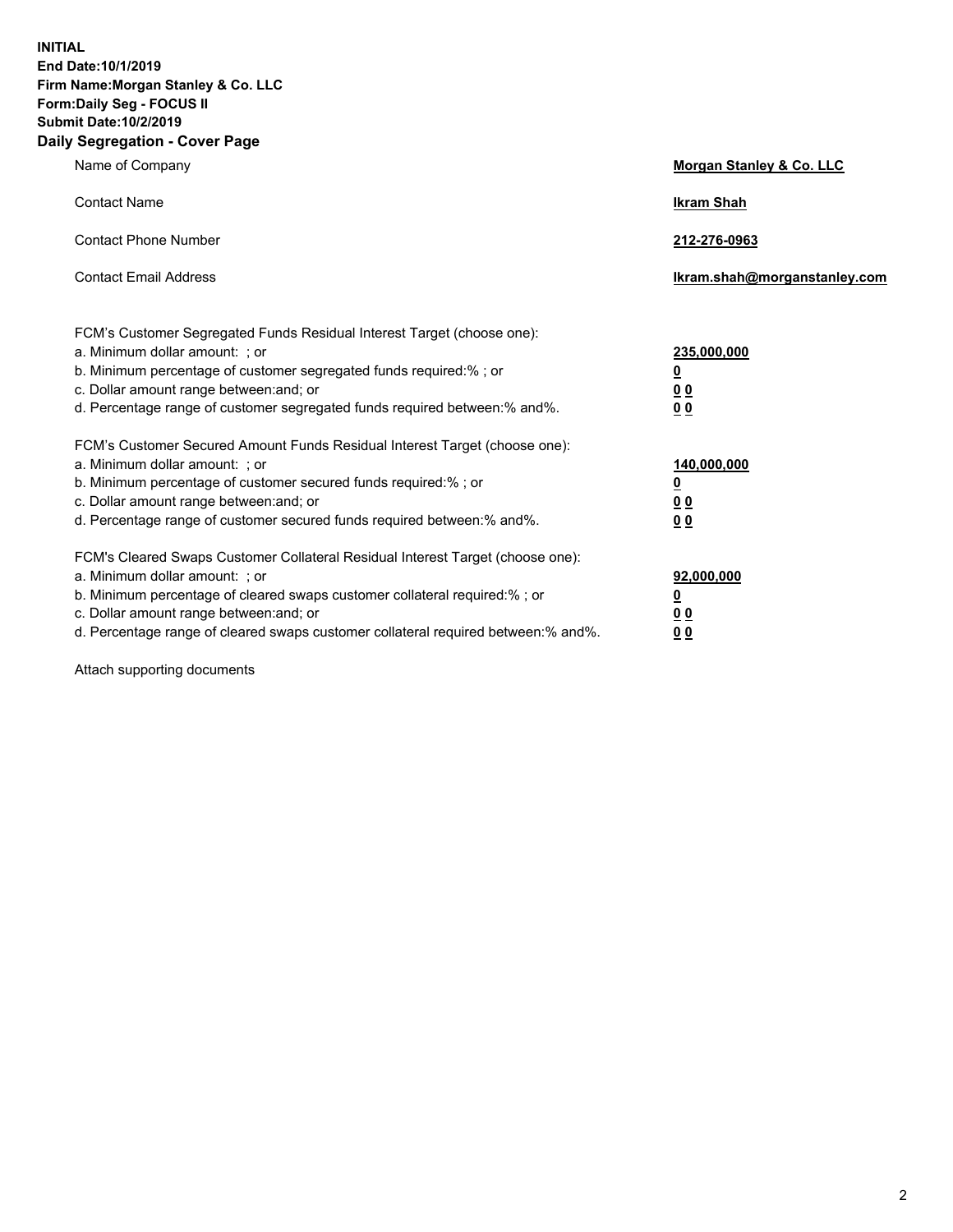## **INITIAL End Date:10/1/2019 Firm Name:Morgan Stanley & Co. LLC Form:Daily Seg - FOCUS II Submit Date:10/2/2019 Daily Segregation - Secured Amounts** Foreign Futures and Foreign Options Secured Amounts

Amount required to be set aside pursuant to law, rule or regulation of a foreign government or a rule of a self-regulatory organization authorized thereunder 1. Net ledger balance - Foreign Futures and Foreign Option Trading - All Customers A. Cash **2,848,301,842** [7315] B. Securities (at market) **2,321,382,836** [7317] 2. Net unrealized profit (loss) in open futures contracts traded on a foreign board of trade **6,142,929** [7325] 3. Exchange traded options a. Market value of open option contracts purchased on a foreign board of trade **31,531,317** [7335] b. Market value of open contracts granted (sold) on a foreign board of trade **-29,789,526** [7337] 4. Net equity (deficit) (add lines 1. 2. and 3.) **5,177,569,398** [7345] 5. Account liquidating to a deficit and account with a debit balances - gross amount **118,387,656** [7351] Less: amount offset by customer owned securities **-116,953,755** [7352] **1,433,901** 6. Amount required to be set aside as the secured amount - Net Liquidating Equity Method (add lines 4 and 5) 7. Greater of amount required to be set aside pursuant to foreign jurisdiction (above) or line 6. FUNDS DEPOSITED IN SEPARATE REGULATION 30.7 ACCOUNTS 1. Cash in banks A. Banks located in the United States **225,665,233** [7500] B. Other banks qualified under Regulation 30.7 **549,221,253** [7520] **774,886,486** 2. Securities A. In safekeeping with banks located in the United States **651,261,505** [7540] B. In safekeeping with other banks qualified under Regulation 30.7 **0** [7560] **651,261,505** [7570] 3. Equities with registered futures commission merchants A. Cash **9,705,242** [7580] B. Securities **0** [7590] C. Unrealized gain (loss) on open futures contracts **-698,343** [7600] D. Value of long option contracts **0** [7610] E. Value of short option contracts **0** [7615] **9,006,899** [7620] 4. Amounts held by clearing organizations of foreign boards of trade A. Cash **0** [7640] B. Securities **0** [7650] C. Amount due to (from) clearing organization - daily variation **0** [7660] D. Value of long option contracts **0** [7670] E. Value of short option contracts **0** [7675] **0** [7680] 5. Amounts held by members of foreign boards of trade A. Cash **2,256,239,900** [7700] B. Securities **1,670,121,331** [7710] C. Unrealized gain (loss) on open futures contracts **6,841,272** [7720] D. Value of long option contracts **31,531,317** [7730] E. Value of short option contracts **-29,789,526** [7735] **3,934,944,294** 6. Amounts with other depositories designated by a foreign board of trade **0** [7760]

- 7. Segregated funds on hand **0** [7765]
- 8. Total funds in separate section 30.7 accounts **5,370,099,184** [7770]
- 9. Excess (deficiency) Set Aside for Secured Amount (subtract line 7 Secured Statement Page 1 from Line 8)
- 10. Management Target Amount for Excess funds in separate section 30.7 accounts **140,000,000** [7780]
- 11. Excess (deficiency) funds in separate 30.7 accounts over (under) Management Target **51,095,885** [7785]

**0** [7305]

[7354] **5,179,003,299** [7355]

**5,179,003,299** [7360]

[7530]

[7740] **191,095,885** [7380]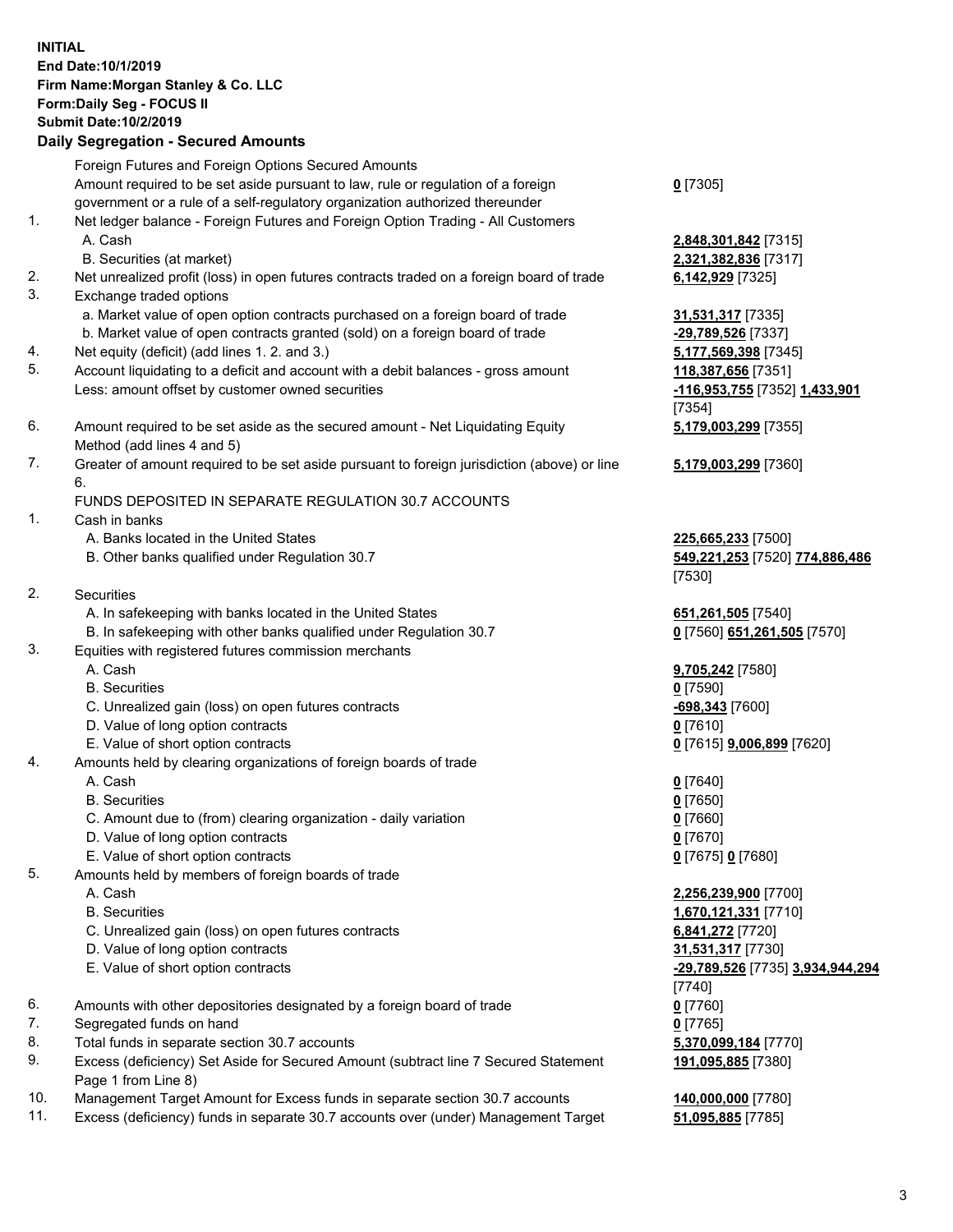**INITIAL End Date:10/1/2019 Firm Name:Morgan Stanley & Co. LLC Form:Daily Seg - FOCUS II Submit Date:10/2/2019 Daily Segregation - Segregation Statement** SEGREGATION REQUIREMENTS(Section 4d(2) of the CEAct) 1. Net ledger balance A. Cash **11,874,716,154** [7010] B. Securities (at market) **6,462,085,628** [7020] 2. Net unrealized profit (loss) in open futures contracts traded on a contract market **-1,643,998,232** [7030] 3. Exchange traded options A. Add market value of open option contracts purchased on a contract market **466,752,635** [7032] B. Deduct market value of open option contracts granted (sold) on a contract market **-312,196,110** [7033] 4. Net equity (deficit) (add lines 1, 2 and 3) **16,847,360,075** [7040] 5. Accounts liquidating to a deficit and accounts with debit balances - gross amount **446,917,192** [7045] Less: amount offset by customer securities **-441,247,210** [7047] **5,669,982** [7050] 6. Amount required to be segregated (add lines 4 and 5) **16,853,030,057** [7060] FUNDS IN SEGREGATED ACCOUNTS 7. Deposited in segregated funds bank accounts A. Cash **4,023,147,527** [7070] B. Securities representing investments of customers' funds (at market) **0** [7080] C. Securities held for particular customers or option customers in lieu of cash (at market) **833,572,226** [7090] 8. Margins on deposit with derivatives clearing organizations of contract markets A. Cash **6,837,922,643** [7100] B. Securities representing investments of customers' funds (at market) **0** [7110] C. Securities held for particular customers or option customers in lieu of cash (at market) **5,628,513,402** [7120] 9. Net settlement from (to) derivatives clearing organizations of contract markets **-349,874,070** [7130] 10. Exchange traded options A. Value of open long option contracts **466,752,635** [7132] B. Value of open short option contracts **-312,196,110** [7133] 11. Net equities with other FCMs A. Net liquidating equity **12,832,669** [7140] B. Securities representing investments of customers' funds (at market) **0** [7160] C. Securities held for particular customers or option customers in lieu of cash (at market) **0** [7170] 12. Segregated funds on hand **0** [7150] 13. Total amount in segregation (add lines 7 through 12) **17,140,670,922** [7180] 14. Excess (deficiency) funds in segregation (subtract line 6 from line 13) **287,640,865** [7190]

- 15. Management Target Amount for Excess funds in segregation **235,000,000** [7194]
- 16. Excess (deficiency) funds in segregation over (under) Management Target Amount Excess

**52,640,865** [7198]